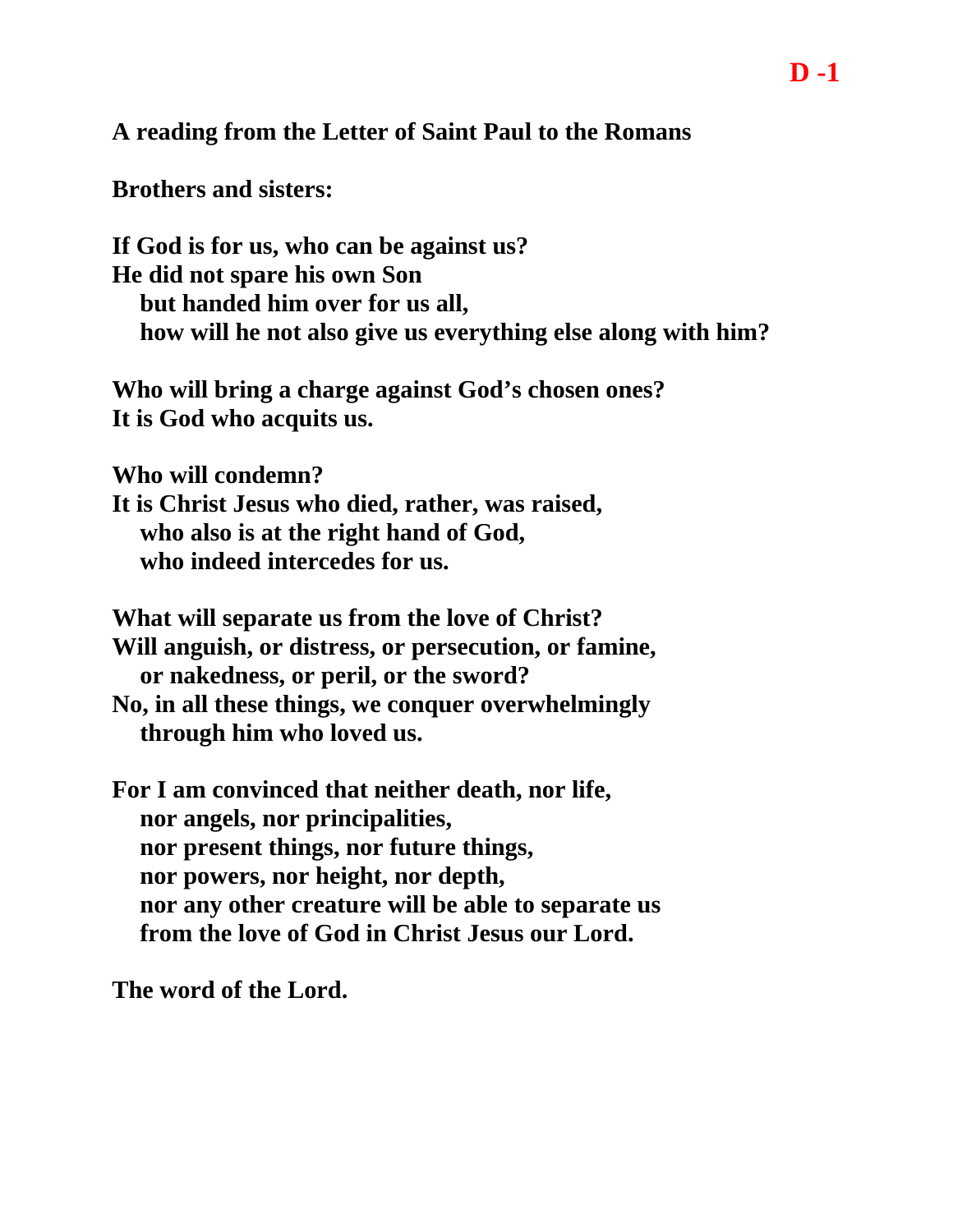**A reading from the Letter of Saint Paul to the Romans** 

**I urge you, brothers and sisters, by the mercies of God, to offer your bodies as a living sacrifice, holy and pleasing to God, your spiritual worship.**

**Do not conform yourselves to this age but be transformed by the renewal of your mind, that you may discern what is the will of God, what is good and pleasing and perfect.**

**Let love be sincere; hate what is evil, hold on to what is good; love one another with mutual affection; anticipate one another in showing honor. Do not grow slack in zeal, be fervent in spirit, serve the Lord. Rejoice in hope, endure in affliction, persevere in prayer. Contribute to the needs of the holy ones, exercise hospitality.**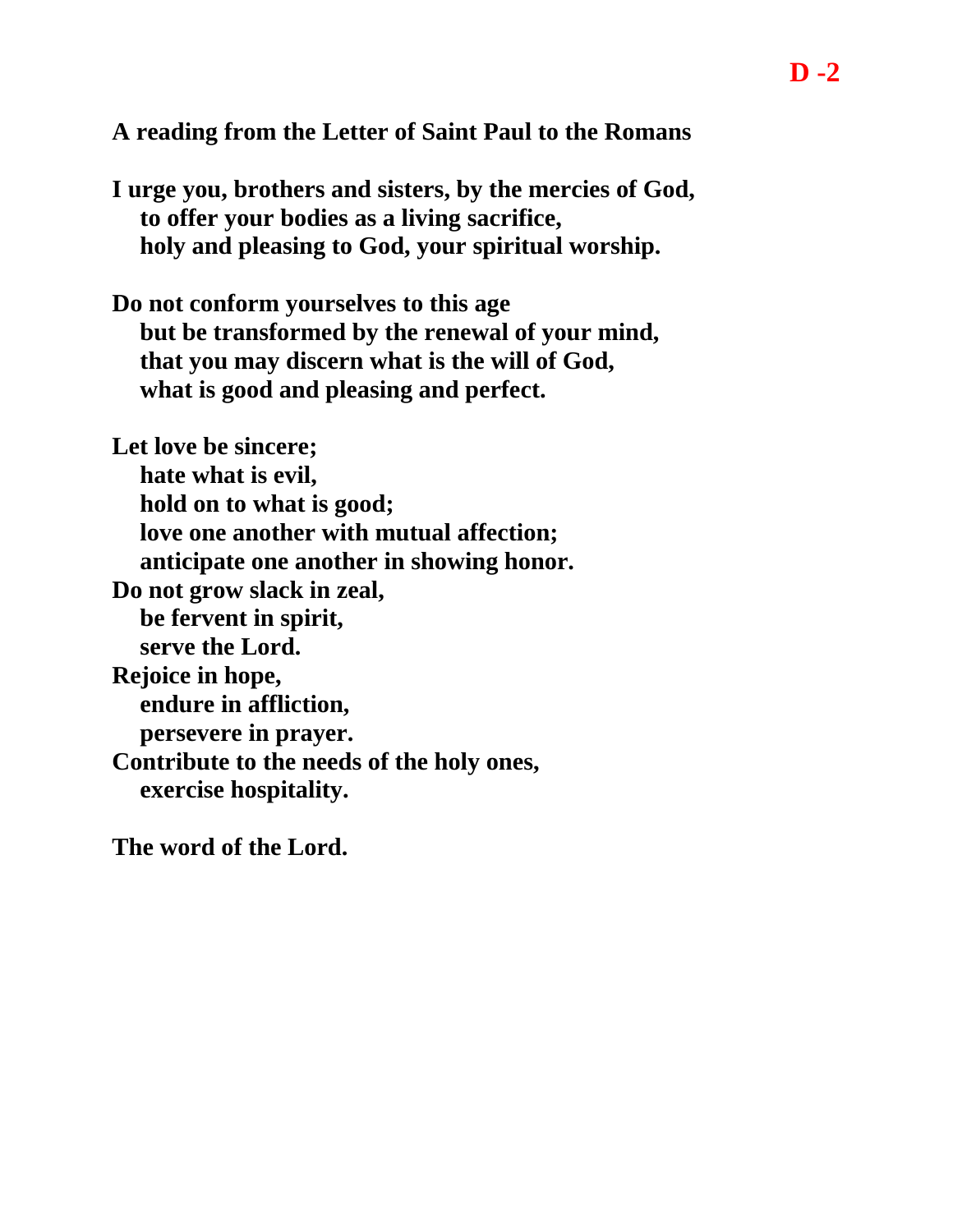**A reading from the Letter of Saint Paul to the Romans** 

**Brothers and sisters:**

**We ought to put up with the failings of the weak and not to please ourselves; let each of us please our neighbor for the good, for building up. For Christ did not please himself. May the God of endurance and encouragement grant you to think in harmony with one another, in keeping with Christ Jesus, that with one accord you may with one voice glorify the God and Father of our Lord Jesus Christ. Welcome one another, then, as Christ welcomed you, for the glory of God. May the God of hope fill you with all joy and peace in believing,**

**so that you may abound in hope by the power of the Holy Spirit.**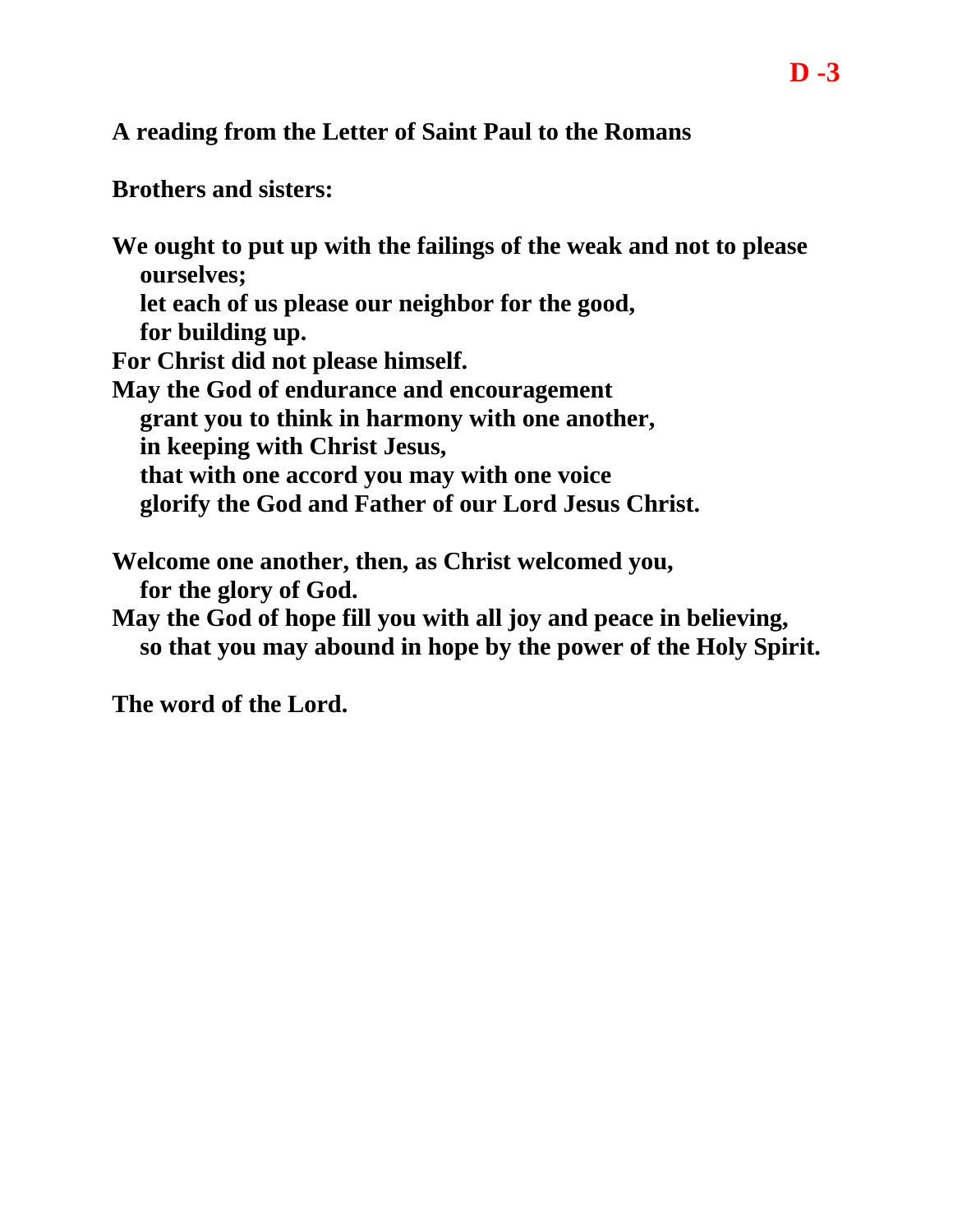**A reading from the first Letter of Saint Paul to the Corinthians** 

**Brothers and sisters: The body is not for immorality, but for the Lord, and the Lord is for the body; God raised the Lord and will also raise us by his power.**

**Do you not know that your bodies are members of Christ? Whoever is joined to the Lord becomes one spirit with him.**

**Avoid immorality.**

**Every other sin a person commits is outside the body, but the immoral person sins against his own body.**

**Do you not know that your body is a temple of the Holy Spirit within you, whom you have from God, and that you are not your own? For you have been purchased at a price. Therefore glorify God in your body.**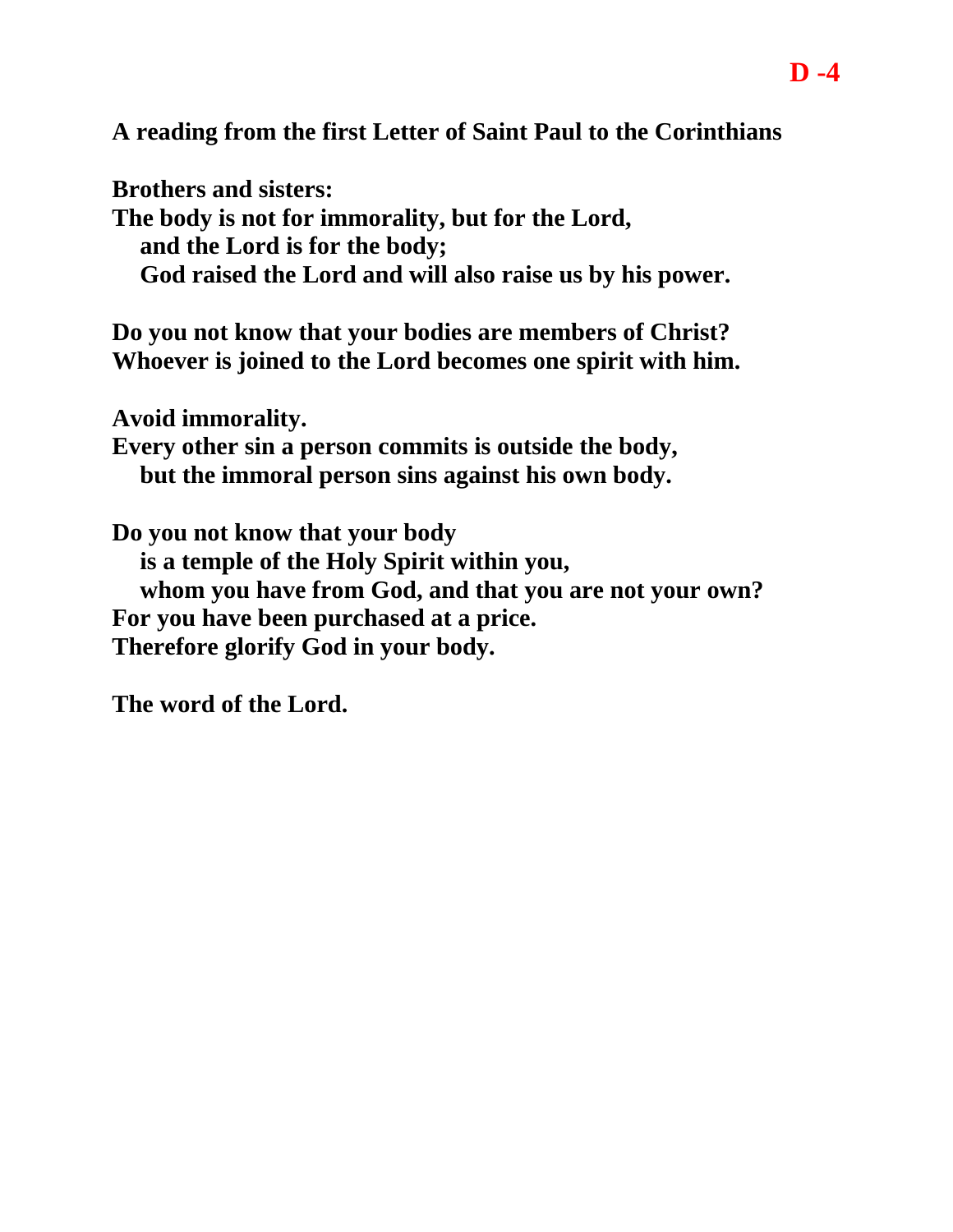**A reading from the first Letter of Saint Paul to the Corinthians**

**Brothers and sisters: Strive eagerly for the greatest spiritual gifts.**

**But I shall show you a still more excellent way.**

**If I speak in human and angelic tongues but do not have love, I am a resounding gong or a clashing cymbal. And if I have the gift of prophecy and comprehend all mysteries and all knowledge; if I have all faith so as to move mountains, but do not have love, I am nothing. If I give away everything I own, and if I hand my body over so that I may boast but do not have love, I gain nothing. Love is patient, love is kind. It is not jealous, is not pompous, it is not inflated, it is not rude, it does not seek its own interests, it is not quick-tempered, it does not brood over injury, it does not rejoice over wrongdoing but rejoices with the truth. It bears all things, believes all things, hopes all things, endures all things.**

**Love never fails.**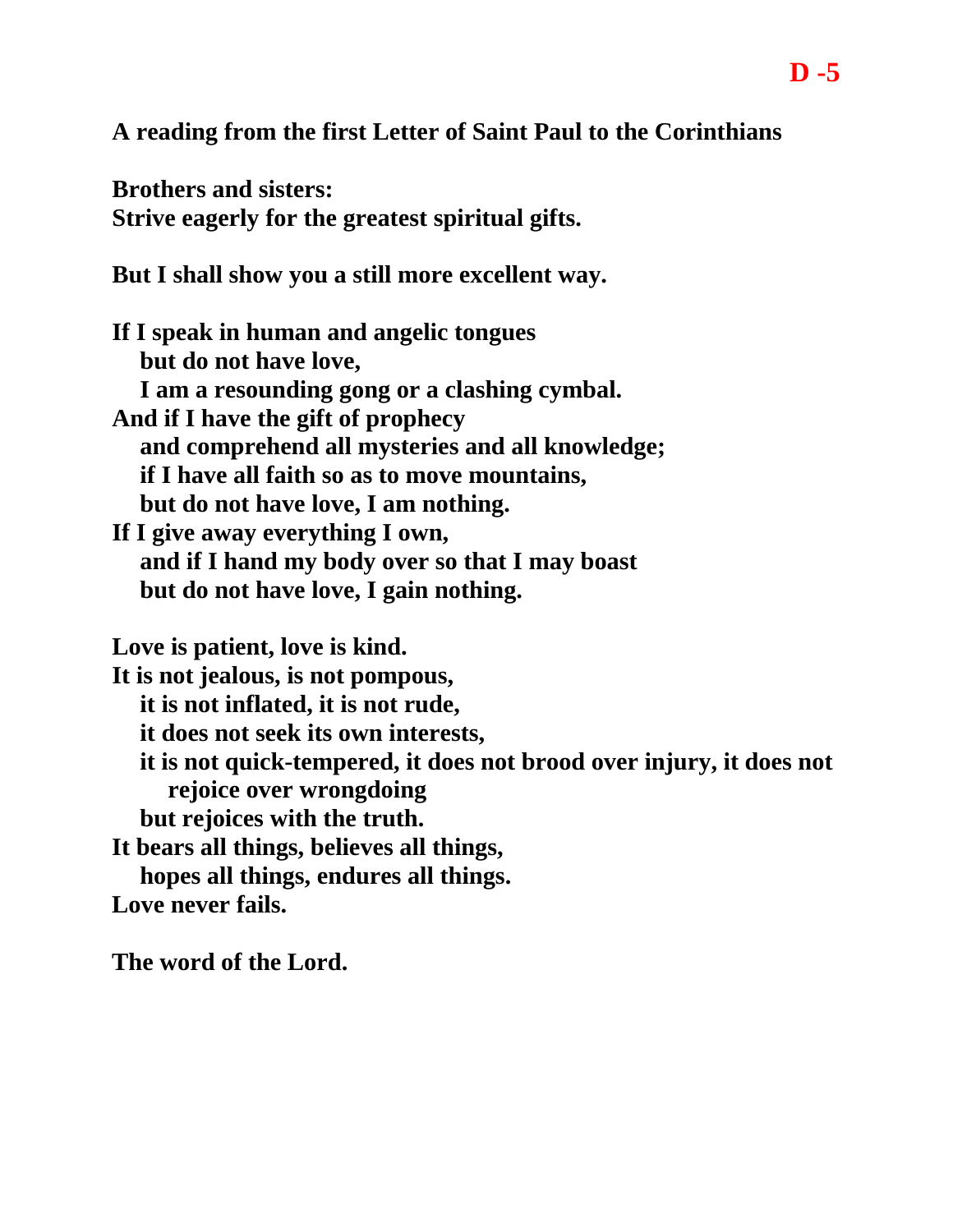# **A reading from the Letter of Saint Paul to the Ephesians**

**Brothers and sisters:**

**I, a prisoner for the Lord, urge you to live in a manner worthy of the call you have received, with all humility and gentleness, with patience, bearing with one another through love, striving to preserve the unity of the Spirit through the bond of peace: one body and one Spirit, as you were also called to the one hope of your call; one Lord, one faith, one baptism; one God and Father of all, who is over all and through all and in all.**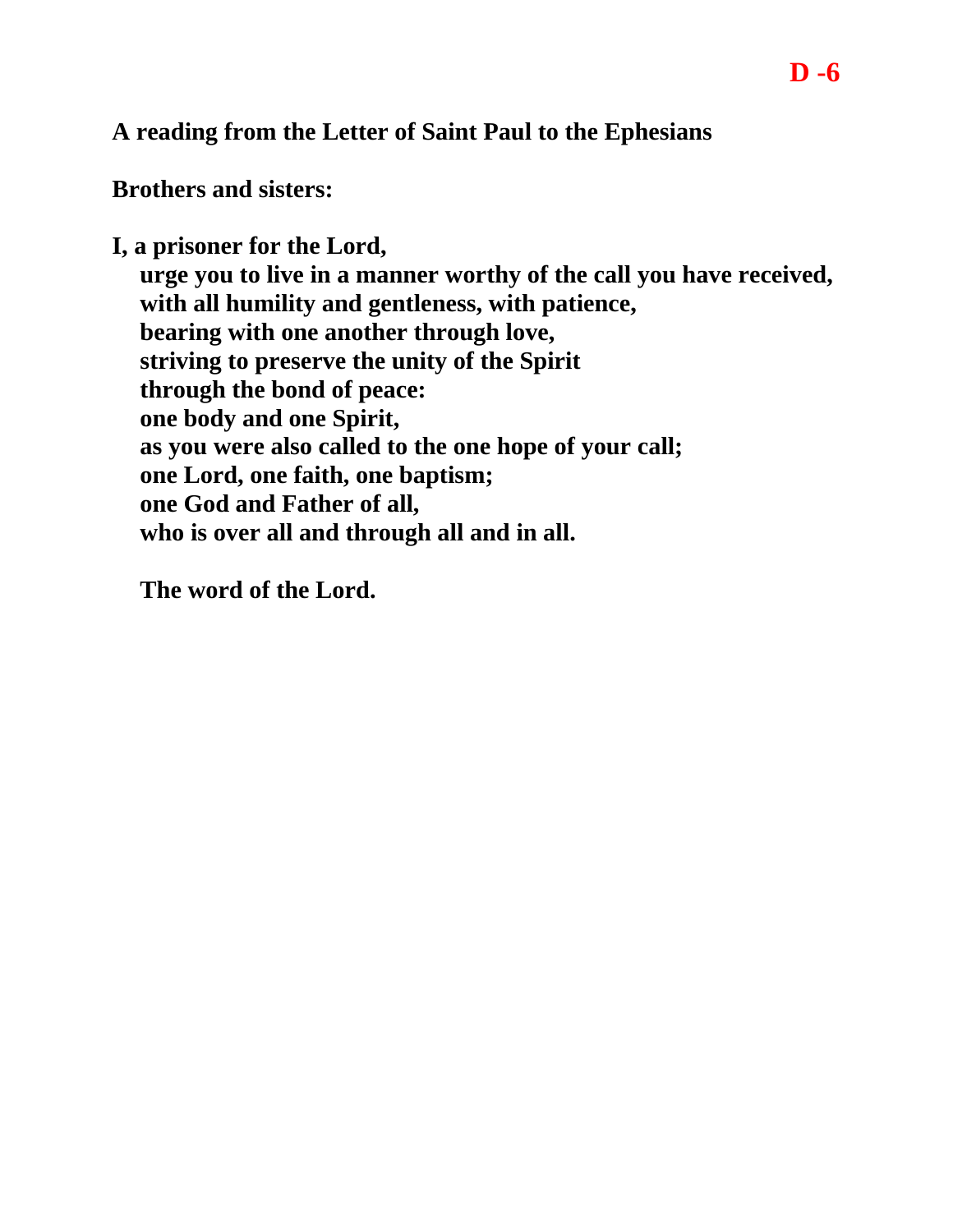**A reading from the Letter of Saint Paul to the Ephesians**

**Brothers and sisters: Live in love, as Christ loved us and handed himself over for us.**

**Husbands, love your wives, even as Christ loved the Church and handed himself over for her to sanctify her, cleansing her by the bath of water with the word, that he might present to himself the Church in splendor, without spot or wrinkle or any such thing, that she might be holy and without blemish. So also husbands should love their wives as their own bodies.**

**He who loves his wife loves himself. For no one hates his own flesh but rather nourishes and cherishes it, even as Christ does the Church, because we are members of his Body.** *For this reason a man shall leave his father and his mother and be joined to his wife***,** *and the two shall become one flesh***.**

**This is a great mystery, but I speak in reference to Christ and the Church.**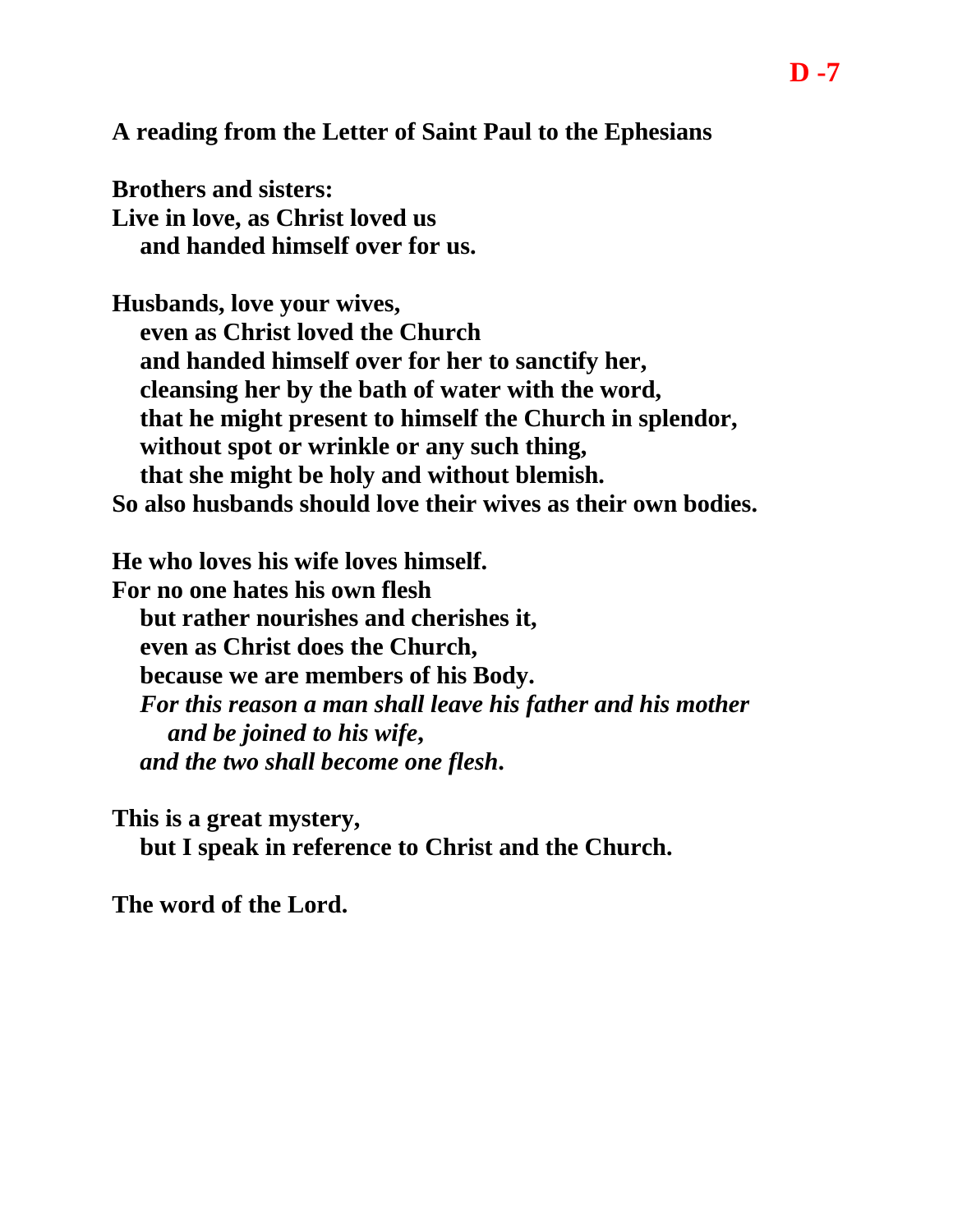**A reading from the Letter of Saint Paul to the Philippians** 

**Brothers and sisters:**

**Rejoice in the Lord always. I shall say it again: rejoice! Your kindness should be known to all. The Lord is near. Have no anxiety at all, but in everything, by prayer and petition, with thanksgiving, make your requests known to God. Then the peace of God that surpasses all understanding will guard your hearts and minds in Christ Jesus. Finally, brothers and sisters, whatever is true, whatever is honorable, whatever is just, whatever is pure, whatever is lovely, whatever is gracious, if there is any excellence and if there is anything worthy of praise, think about these things. Keep on doing what you have learned and received and heard and seen in me. Then the God of peace will be with you.**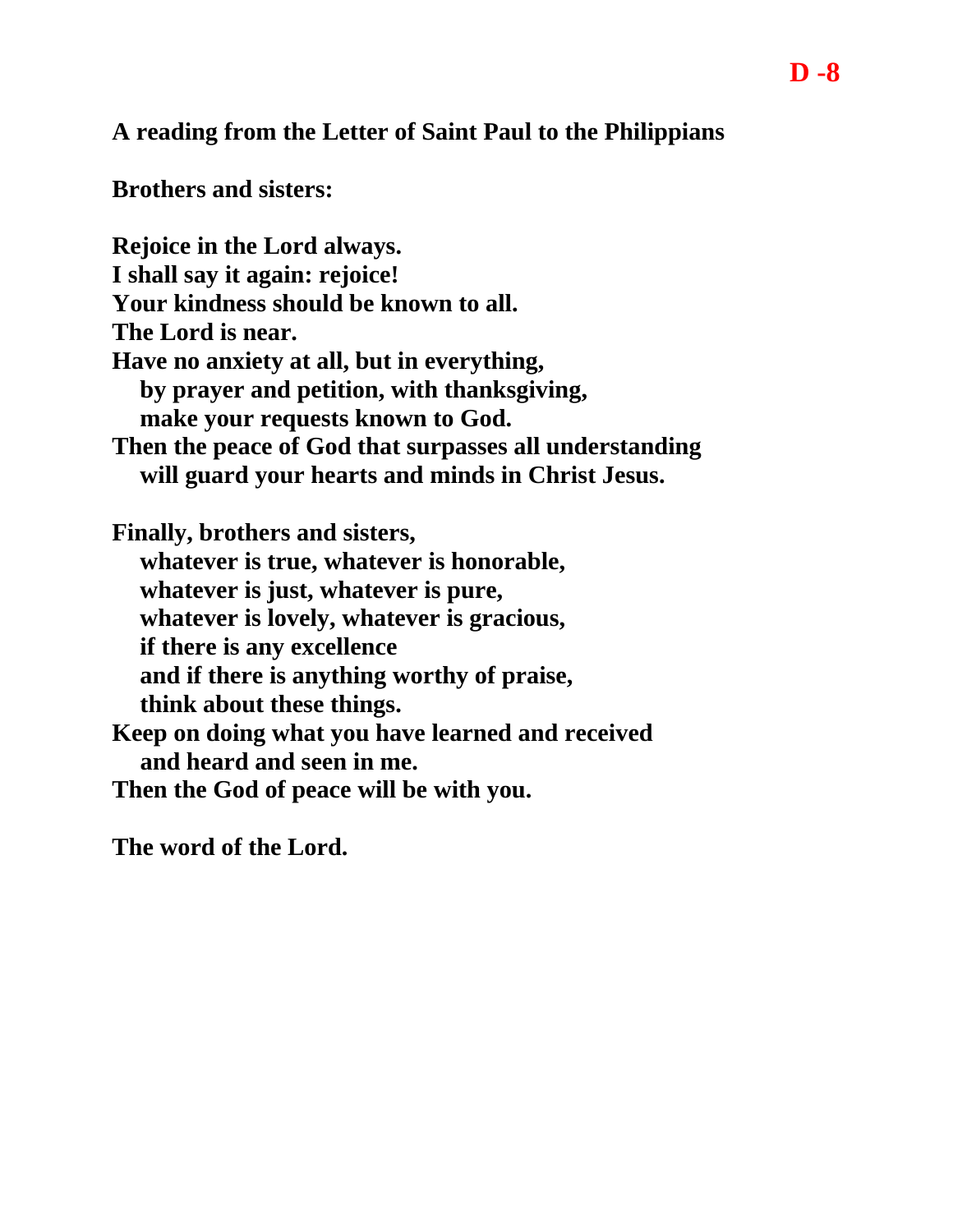**A reading from the Letter of Saint Paul to the Colossians** 

**Brothers and sisters:**

**Put on, as God's chosen ones, holy and beloved, heartfelt compassion, kindness, humility, gentleness, and patience, bearing with one another and forgiving one another, if one has a grievance against another; as the Lord has forgiven you, so must you also do. And over all these put on love, that is, the bond of perfection. And let the peace of Christ control your hearts, the peace into which you were also called in one Body. And be thankful.**

**Let the word of Christ dwell in you richly, as in all wisdom you teach and admonish one another, singing psalms, hymns, and spiritual songs with gratitude in your hearts to God.**

**And whatever you do, in word or in deed, do everything in the name of the Lord Jesus, giving thanks to God the Father through him.**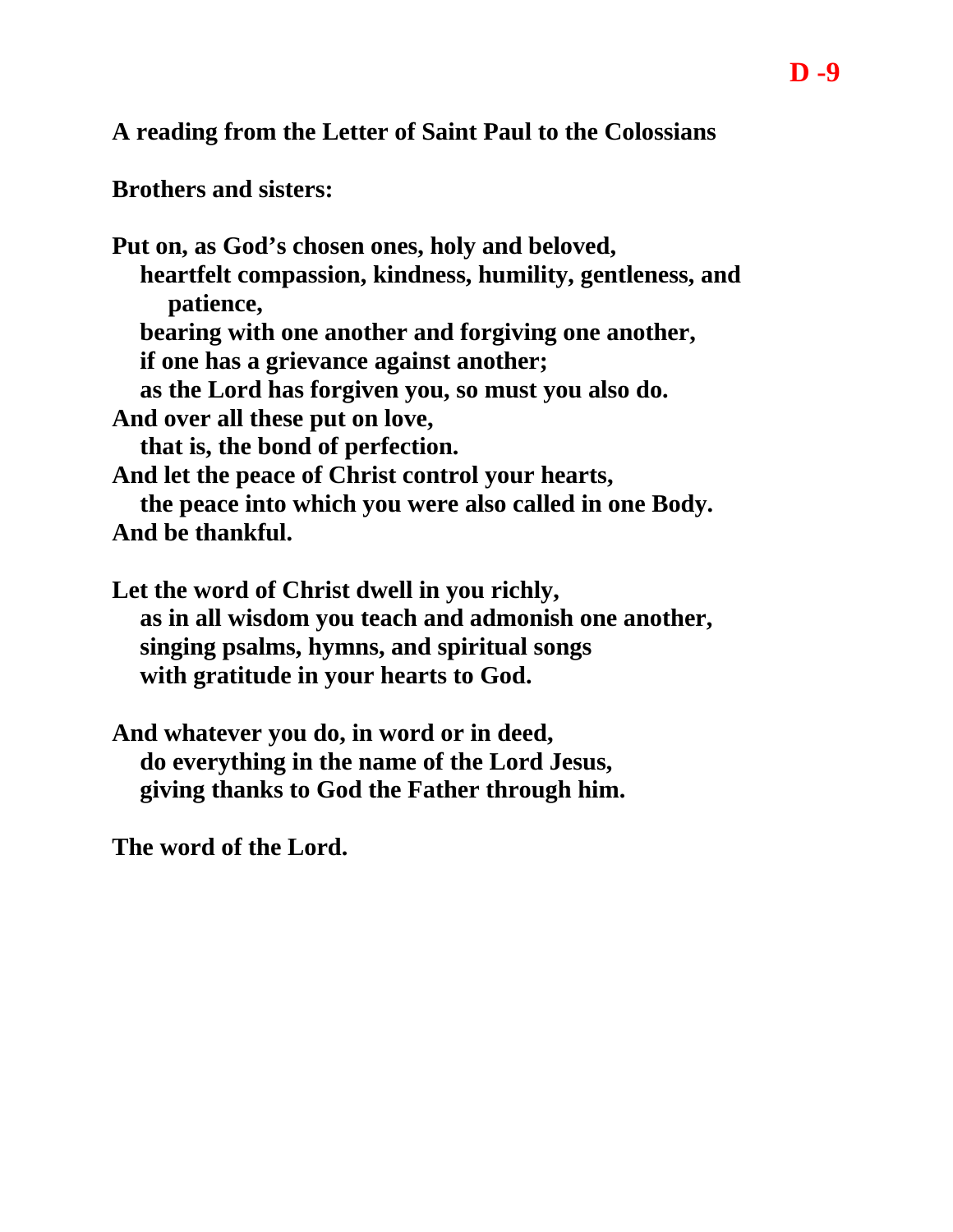## **A reading from the Letter to the Hebrews**

**Brothers and sisters:**

**Let mutual love continue.**

**Do not neglect hospitality,**

**for through it some have unknowingly entertained angels. Be mindful of prisoners as if sharing their imprisonment, and of the ill-treated as of yourselves, for you also are in the body.**

**Let marriage be honored among all and the marriage bed be kept undefiled.**

**Let your life be free from love of money but be content with what you have, for he has said,** *I will never forsake you or abandon you***.**

**Thus we may say with confidence:** *The Lord is my helper***,** *and I will not be afraid***.**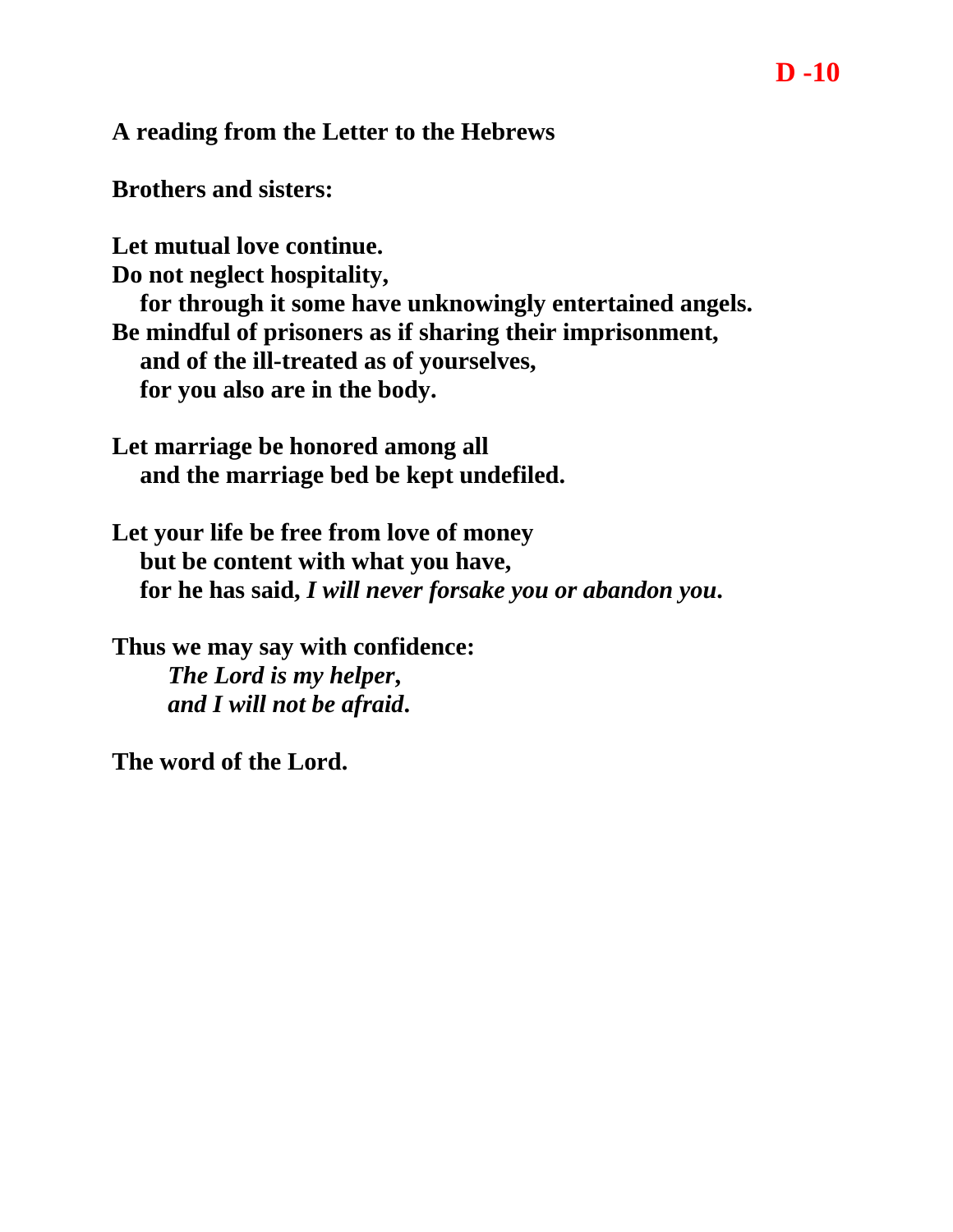### **A reading from the first Letter of Saint Peter**

### **Beloved:**

**You wives should be subordinate to your husbands so that, even if some disobey the word, they may be won over without a word by their wives' conduct when they observe your reverent and chaste behavior. Your adornment should not be an external one: braiding the hair, wearing gold jewelry, or dressing in fine clothes, but rather the hidden character of the heart, expressed in the imperishable beauty of a gentle and calm disposition, which is precious in the sight of God. For this is also how the holy women who hoped in God once used to adorn themselves and were subordinate to their husbands; thus Sarah obeyed Abraham, calling him "lord." You are her children when you do what is good and fear no intimidation. Likewise, you husbands should live with your wives in understanding, showing honor to the weaker female sex, since we are joint heirs of the gift of life, so that your prayers may not be hindered. Finally, all of you, be of one mind, sympathetic,**

**loving toward one another, compassionate, humble.**

**Do not return evil for evil, or insult for insult; but, on the contrary, a blessing, because to this you were called, that you might inherit a blessing.**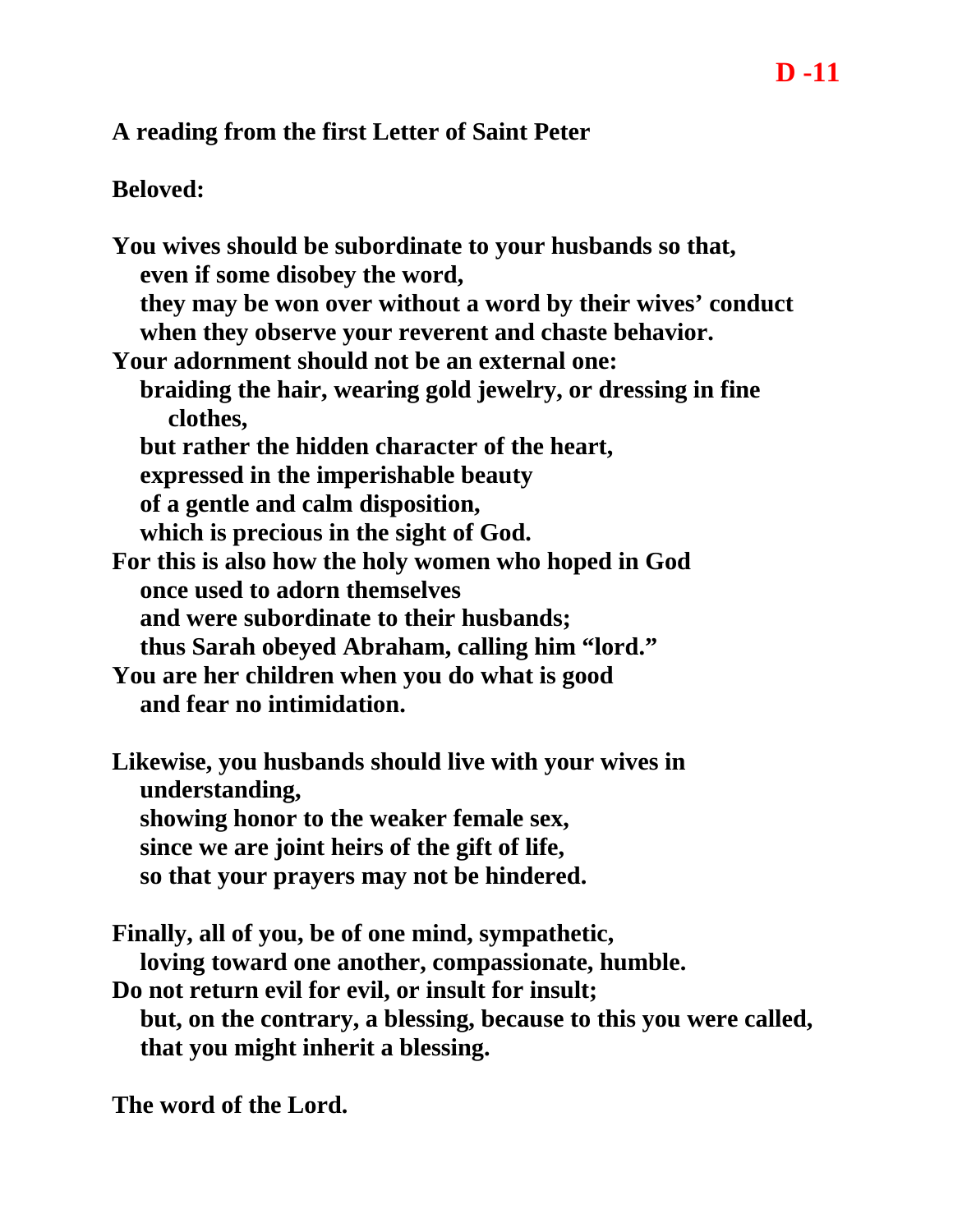# **A reading from the first Letter of Saint John**

- **Children, let us love not in word or speech but in deed and truth.**
- **Now this is how we shall know that we belong to the truth and reassure our hearts before him in whatever our hearts condemn, for God is greater than our hearts and knows everything.**
- **Beloved, if our hearts do not condemn us, we have confidence in God and receive from him whatever we ask, because we keep his commandments and do what pleases him.**
- **And his commandment is this: we should believe in the name of his Son, Jesus Christ, and love one another just as he commanded us.**
- **Those who keep his commandments remain in him, and he in them, and the way we know that he remains in us is from the Spirit that he gave us.**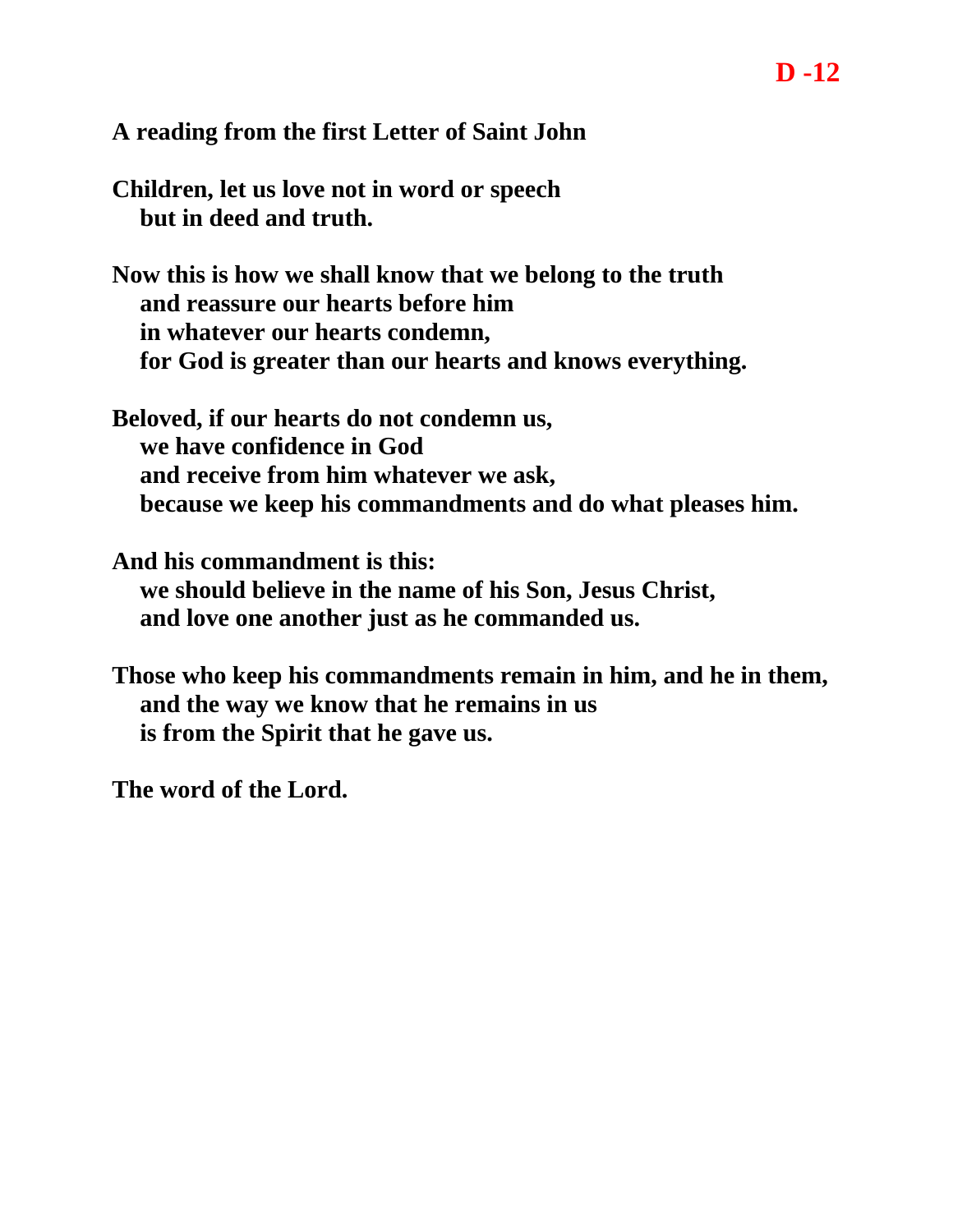#### **A reading from the first Letter of Saint John**

**Beloved, let us love one another, because love is of God; everyone who loves is begotten by God and knows God.**

**Whoever is without love does not know God, for God is love.**

**In this way the love of God was revealed to us: God sent his only-begotten Son into the world so that we might have life through him.**

**In this is love:**

**not that we have loved God, but that he loved us and sent his Son as expiation for our sins.**

**Beloved, if God so loved us, we also must love one another.**

**No one has ever seen God.**

**Yet, if we love one another, God remains in us, and his love is brought to perfection in us.**